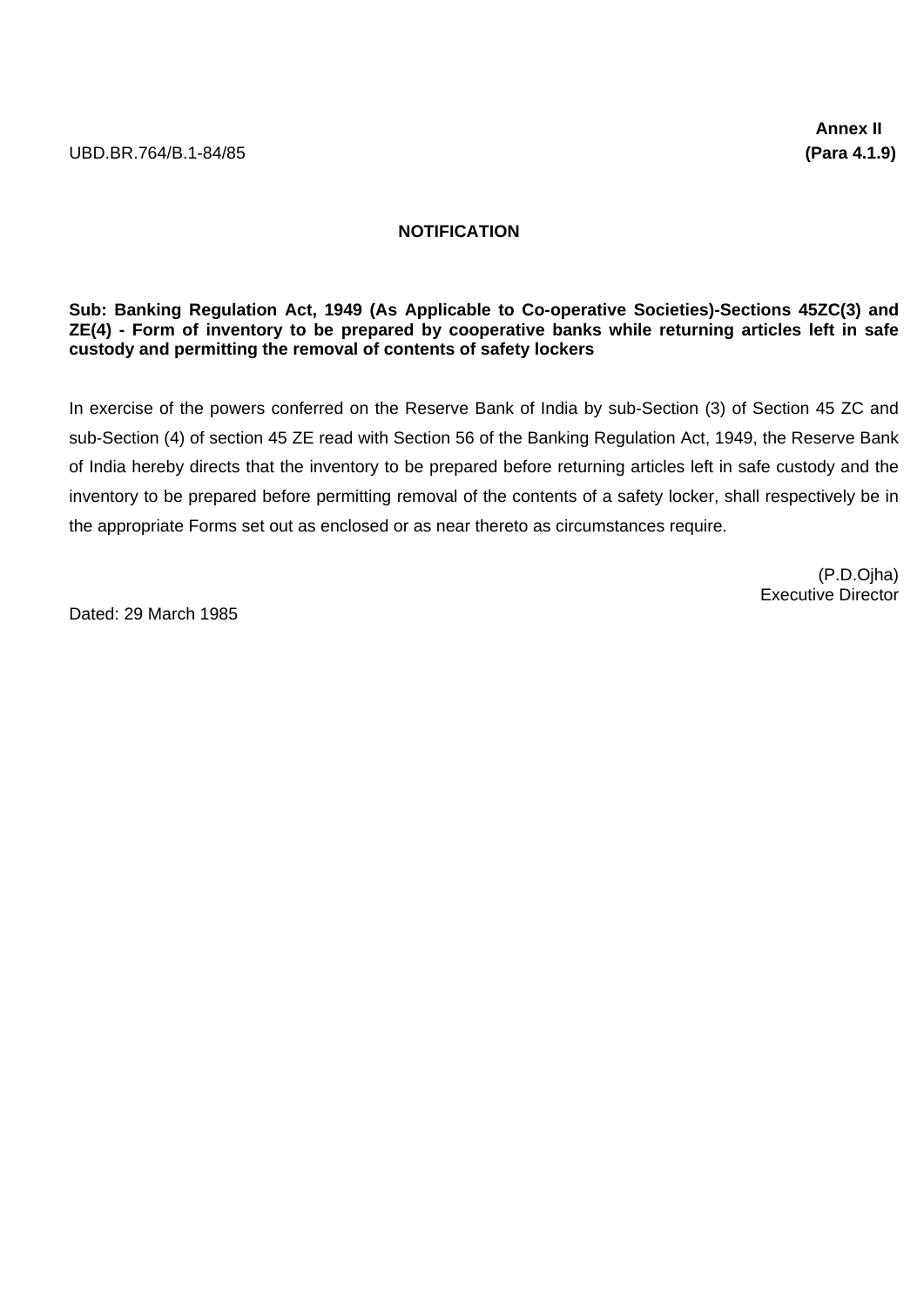## **Form of Inventory of articles left in safe custody with banking company (Section 45ZC (3) of the Banking Regulation Act, 1949(AACS))**

|                                   |                                                                                                                                                                                                                                      |                                                        | The following inventory of articles left in safe custody with __________________                                                                                                | branch,                 |
|-----------------------------------|--------------------------------------------------------------------------------------------------------------------------------------------------------------------------------------------------------------------------------------|--------------------------------------------------------|---------------------------------------------------------------------------------------------------------------------------------------------------------------------------------|-------------------------|
|                                   |                                                                                                                                                                                                                                      |                                                        | by Shri/Smt. ______________ day of ______________ (deceased) under an agreement/receipt dated ______ was taken on<br>this, _______________ day of ________________ 20 ________. |                         |
|                                   |                                                                                                                                                                                                                                      |                                                        |                                                                                                                                                                                 |                         |
| Sr. No.                           | in Safety Locker                                                                                                                                                                                                                     |                                                        | ∥Description of Articles∥Other Identifying Particulars, if<br>$\ $ any                                                                                                          |                         |
|                                   |                                                                                                                                                                                                                                      | The above inventory was taken in the presence of :     | <u> 1989 - Johann Stoff, deutscher Stoff, der Stoff, deutscher Stoff, der Stoff, der Stoff, der Stoff, der Stoff</u>                                                            |                         |
|                                   |                                                                                                                                                                                                                                      |                                                        | 1.Shri/Smt.______________(Nominee) OR Shri/Smt._________________________________                                                                                                |                         |
|                                   |                                                                                                                                                                                                                                      |                                                        | (Appointed on behalf of minor Nominee)                                                                                                                                          |                         |
| Address                           |                                                                                                                                                                                                                                      |                                                        |                                                                                                                                                                                 |                         |
|                                   |                                                                                                                                                                                                                                      |                                                        |                                                                                                                                                                                 |                         |
|                                   |                                                                                                                                                                                                                                      | 2. Witness(es) with name/s, address/es and signature/s |                                                                                                                                                                                 |                         |
| inventory.                        |                                                                                                                                                                                                                                      |                                                        | acknowledge receipt of the articles comprised and set out in the above inventory together with a copy of the said                                                               |                         |
|                                   |                                                                                                                                                                                                                                      |                                                        | Shri/Smt._________________________________(Nominee) Shri/Smt. ___________________                                                                                               |                         |
|                                   |                                                                                                                                                                                                                                      |                                                        | (Appointed on behalf of minor Nominee)                                                                                                                                          |                         |
|                                   | Signature ___________________________                                                                                                                                                                                                |                                                        |                                                                                                                                                                                 |                         |
|                                   | Date & Place <b>Date of Allen Contract Contract Contract Contract Contract Contract Contract Contract Contract Contract Contract Contract Contract Contract Contract Contract Contract Contract Contract Contract Contract Contr</b> |                                                        |                                                                                                                                                                                 |                         |
| <b>Inventory</b><br><b>Safety</b> | Locker                                                                                                                                                                                                                               | <b>of</b><br><b>Hired</b>                              | <b>Contents</b><br><b>Co-operative</b><br>from<br>(Section 45ZE (4) of the Banking Regulation Act, 1949(As Applicable to Cooperative Societies)                                 | of<br><b>of</b><br>bank |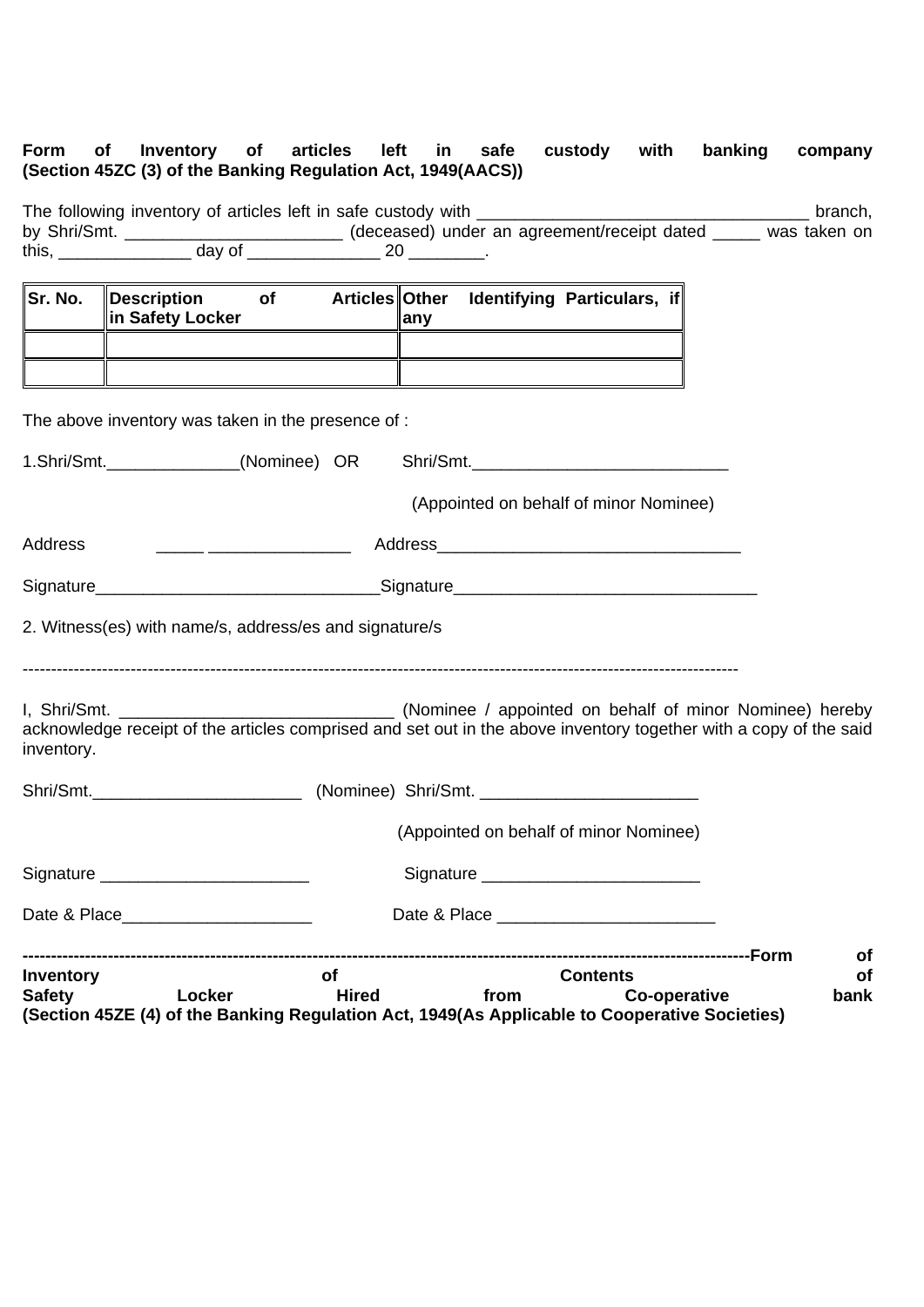| $\star$<br>hired<br>by<br>(iii)                                                                                                                                                                   | Shri/Smt.(i)<br>(ii)                                          |             | (deceased)                       | Jointly |
|---------------------------------------------------------------------------------------------------------------------------------------------------------------------------------------------------|---------------------------------------------------------------|-------------|----------------------------------|---------|
| was taken on this ______________________ day of ___________________ 20____.                                                                                                                       |                                                               |             |                                  |         |
| Sr. No.   Description of Articles <br>in Safety Locker                                                                                                                                            | <b>Other Identifying</b><br>Particulars, if any               |             |                                  |         |
| For the purpose of inventory, access to the locker was given to the nominee/and the surviving hirers,<br>who produced the key to the locker.<br>The above inventory was taken in the presence of: | by breaking open the locker under his/her/their instructions. |             |                                  |         |
| 1.Shri/Smt.______________________________                                                                                                                                                         | (Nominee)                                                     | (Signature) |                                  |         |
| or                                                                                                                                                                                                |                                                               |             |                                  |         |
|                                                                                                                                                                                                   | (Nominee)                                                     | (Signature) |                                  |         |
| and                                                                                                                                                                                               |                                                               |             |                                  |         |
|                                                                                                                                                                                                   |                                                               | (Signature) |                                  |         |
|                                                                                                                                                                                                   |                                                               | (Signature) | <b>Survivors</b><br>joint hirers | of      |
| 2. Witness(es) with name, address(es) and signature/s:                                                                                                                                            |                                                               |             |                                  |         |
| $\star$                                                                                                                                                                                           |                                                               |             |                                  |         |
| the contents of the safety locker comprised in and set out in the above inventory together with a copy of the said                                                                                |                                                               |             |                                  |         |

The following inventory of contents of Safety Locker No. \_\_\_\_\_\_\_\_\_\_\_\_ located in the Safe